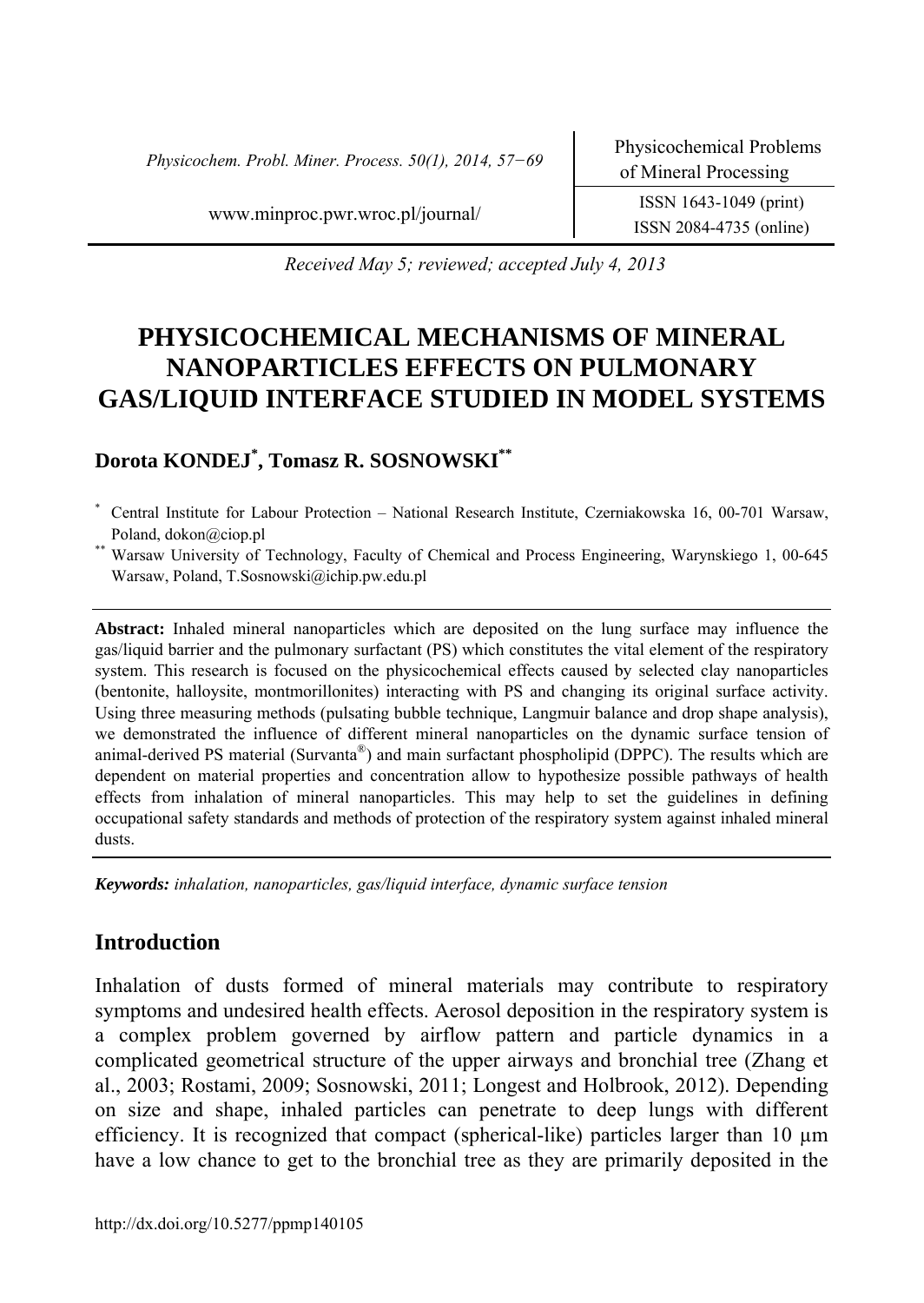mouth and throat (e.g. Sosnowski et al., 2006). On the other hand, elongated (needlelike) particles, such as of asbestos, easily penetrate deeply into lungs even if their length exceeds 20 µm. It is due to reorientation of needles during flow via curved airways and narrowings, which allows to avoid the deposition in upper airways and bronchi (Zhang et al., 1996). Health effects from inhaled nano-sized or nanostructured particles attract much attention nowadays (Oberdorster, 2001; Maynard and Kuempel, 2005; Marijnissen and Gradon, 2010; Bakand et al., 2012). Due to small size and low inertia nanoparticles can be effectively transported to the pulmonary (alveloar) region with inhaled air.

Particles which are deposited in deep lungs come into contact with the pulmonary surfactant (PS) which constitutes an important component of the respiratory system (Zuo et al., 2008; Rugonyi et al, 2008). PS has the extraordinary dynamic surface activity which is expressed during variations of pulmonary gas-liquid surface area caused by breathing. PS is responsible for a significant reduction of the surface tension during surface contraction (related to air exhalation from the lungs), what reduces the effort of lung inflation. Surface tension hysteresis observed during periodic interfacial area variations is important for the stability of the alveolar network of the lungs. In addition, the local variations of the surface tension result in Marangoni effects and superficial flows - these phenomena are important for the mass transfer in the respiratory system (Gradoń and Podgorski, 1989; Sosnowski et al., 1998). All the mentioned facts indicate the necessity of maintaining the specific composition and surface activity of the pulmonary surfactant, and, accordingly, any notable disturbances of surfactant quality should be expected as harmful to the lungs (Sosnowski et al, 2000).

Within this work we focus on mechanisms of direct physicochemical interactions between selected inhalable mineral nanoparticles and the pulmonary surfactant, which can be studied using selected *in vitro* experimental systems.

## **Materials and Methods**

## **Nanoparticles**

Five types of mineral nanoparticles have been tested in this study. All selected nanopowders are commercially available aluminosillicates (Sigma Aldrich) being used as mineral nanofillers in polymer industry. They are of natural origin, however they are standardized regarding the purity, and some of them are chemically modified to produce surface hydrophobicity required in technological applications. The list of used nanomaterials is given in Table 1, together with the indications of nanoparticle morphology, characteristic size and the specific surface area, which were determined in the separate study (Kondej and Sosnowski, 2013).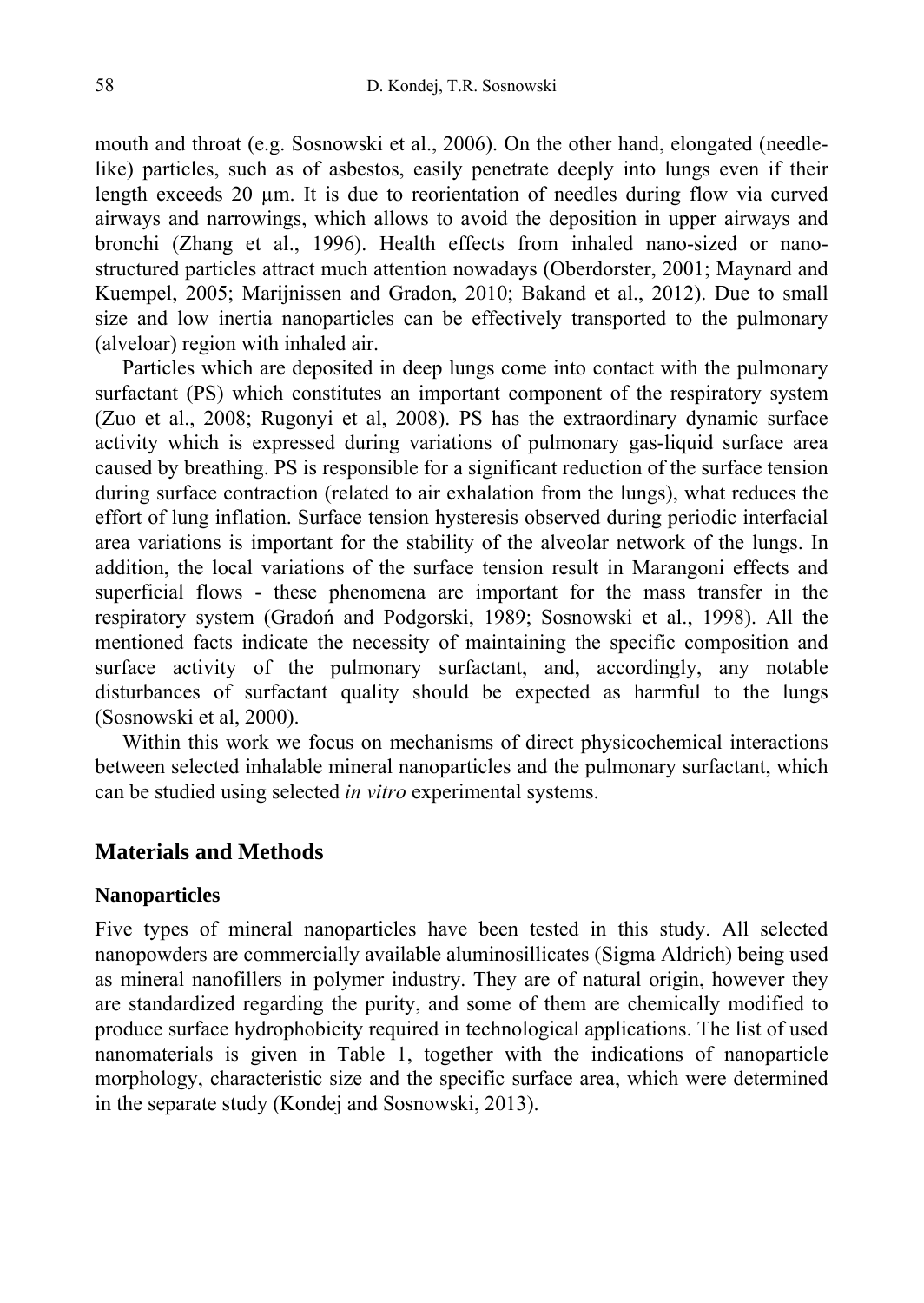| Particle<br>designation | Material name, morphology<br>and characteristic particle size                                                          | Specific surface<br>area $\lceil m^2/g \rceil$ |
|-------------------------|------------------------------------------------------------------------------------------------------------------------|------------------------------------------------|
| <b>HN</b>               | <b>HALLOYSITE</b><br>Morphology: needles (nanotubes),<br>diameter $\leq 100$ nm, length - up to a few $\mu$ m          | 25.5                                           |
| <b>PGV</b>              | <b>BENTONITE</b><br>Morphology: nanoplates, thickness $\leq 200$ nm                                                    | 67.3                                           |
| 1.28.E                  | MONTMORILLONITE modified by trimethyl stearyl ammonium:<br>Morphology: flakes, thickness $\leq 200$ nm                 | 9.6                                            |
| 1.30.E                  | MONTMORILLONITE modified by octadecylamine<br>Morphology: flakes, thickness $\leq 200$ nm                              | 14.0                                           |
| <b>I.31.PS</b>          | MONTMORILLONITE modified by octadecylamine<br>and aminopropyltriethoxysilane<br>Morphology: flakes, thickness < 200 nm | 13.5                                           |

Table 1. Mineral nanoparticles used in the study

#### **Pulmonary surfactants**

Two types of pulmonary surfactant models have been used:

a) pure 1,2-dipalmitoyl-sn-glycero-3-phosphocholine (DPPC – Sigma Aldrich) – the predominant natural phospholipid found in the natural PS. It is recognized as a key surface-active component of the pulmonary fluid.

b) Survanta® (Abbott Laboratories, France) – an animal-derived standardized whole PS which is used to treat surfactant deficiencies in humans (surfactant replacement therapy – e.g. Lam et al., 2005; Engle et al., 2008).

## **Measuring methods and procedures**

Experiments have been done using three independent techniques allowing to study different aspects of the influence of mineral nanoparticles on the interfacial activity of model pulmonary surfactants. A Langmuir-Wilhelmy film balance (model Mini – KSV, Finland) was used to study surface-tension effects induced by nanoparticles interacting with PS phodphilipid at air-liquid interface. The measurements were done for gradually decreased interfacial area mimicking the behavior of the lung surface during air exhalation. The gas-liquid area was compressed by two barriers sliding in the predefined manner on the top of the saline  $(0.9\%)$  covered by DPPC monolayer – a model of physiological lung fluid, Figure 1.



Fig. 1. The schematic of the Langmuir-Wilhelmy film balance. Two movable barriers (*B*) compress the interface while the surface pressure (eq. 2) is measured by Wilhelmy plate (*W*) connected to an electronic sensor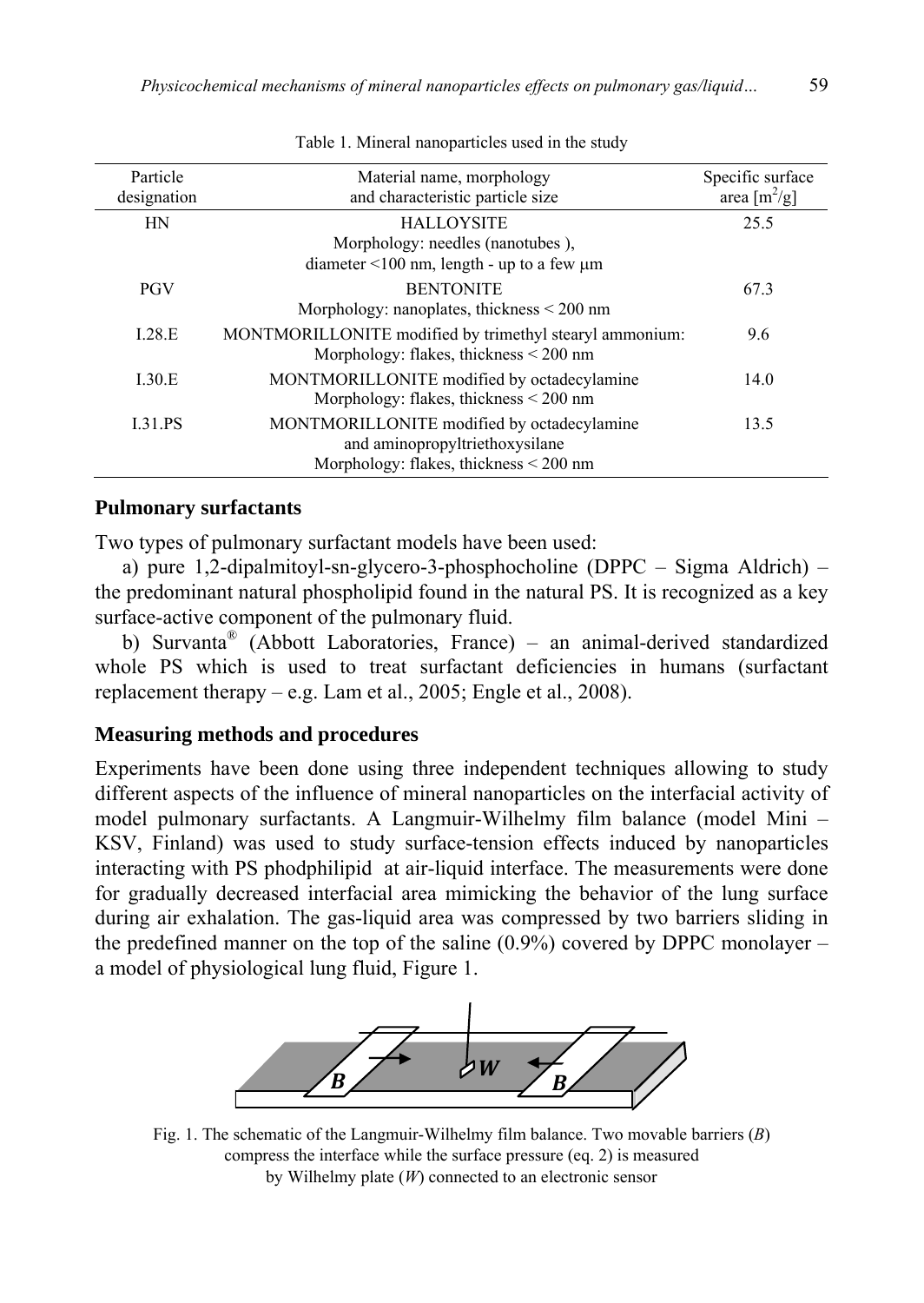To study the effects of nanoparticles on the surfactant phospholipid, the liquid phase was prepared as a suspension of the known amounts of particles determined by calculations of lung deposition of dusts inhaled at occupational environments (Kondej and Sosnowski, 2013). Several nanoparticles concentrations  $(0.1-1 \text{ mg/cm}^3)$  in the saline were used in measurements conducted at physiological temperature (37  $\pm$  0.5 °C).

A more realistic representation of the pulmonary surfactant system is available in the oscillating bubble tensiometry (PBS device - Electronetics Corp., USA). These experiments rely on measuring a pressure difference ∆*p* during continuous pulsations of an air bubble (diameter 0.8–1.1 mm) submerged in Survanta® (concentration: 1.25 mg/cm<sup>3</sup>; volume: 30 mm<sup>3</sup>). The pulsation were done at the frequency corresponding to the breathing rate  $(15 \text{ min}^{-1})$ . The instantaneous, dynamic surface tension at the interface of a bubble with radius  $r$ , is found from the Young-Laplace equation:

$$
\sigma = \frac{r\Delta p}{2} \tag{1}
$$

The experimental system and measuring procedure have been described in details recently (Kondej and Sosnowski, 2013). Nanoparticles concentrations used in this study were similar to the ones tested in the Langmuir-Wilhelmy balance experiments. The temperature of measurements was set to  $37 \pm 0.5$  °C.

The third method used in this study to characterize the physicochemical interactions between nanoparticles and the pulmonary surfactant was the drop shape analysis (DSA – using the equipment made at the Faculty of Chemistry, Warsaw University of Technology). The dynamic surface tension of tested suspensions was determined in this case from the pending drop profile (Figure 2).



Fig. 2. An example of a picture of pending drop (volume of approximately 3 mm<sup>3</sup>) in DSA method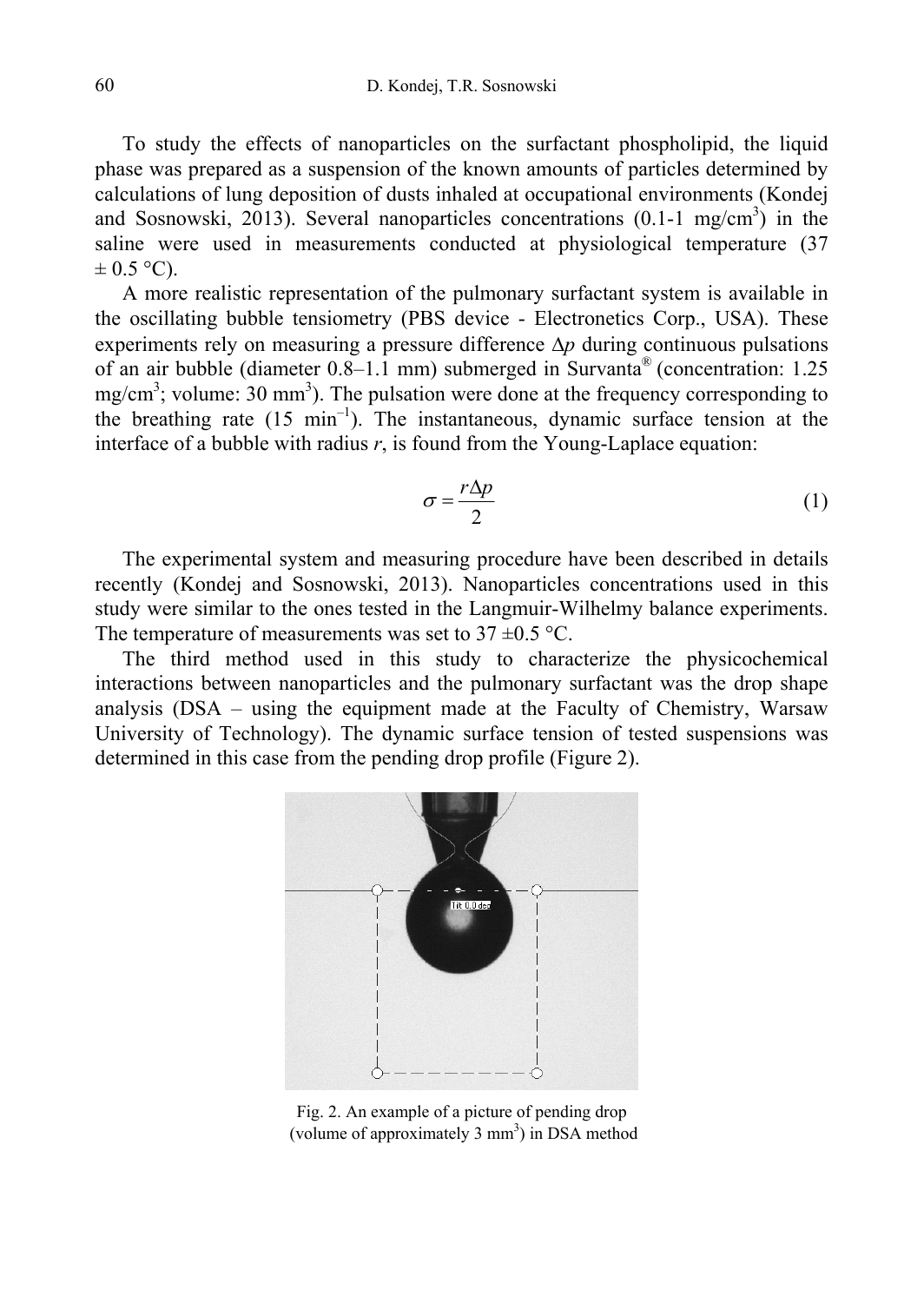This type of measurements allows to monitor the long-time evolution (up to several hours) of the dynamic surface tension, so it helps to study slow adsorption of surfaceactive material on a gas-liquid interface. It should be noted, however, that the system offers an incomplete analogy to the physiological system. Firstly, the experimental interface is stationary, secondly – the ratio of liquid volume to the interfacial area is much higher in the measuring system than in the real pulmonary fluid, and finally, the available observation times are much longer than a duration of a single breathing cycle. Therefore, these data can be used only as a supportive information during recognition of mechanisms by which nanoparticles interact with PS in the dynamic system. In DSA experiments we used the same concentrations of mineral nanomaterials as in the two other studies. However, due to technical limitations, the measurements were done only at room temperature (23  $\pm$  0.5 °C) although the samples were pre-thermostated at 37 °C.

## **Results and data analysis**

The methods of reduction of raw experimental data obtained with different techniques need additional explanation before results are presented and discussed. In all experimental systems the dynamic surface tension,  $\sigma$  (or surface pressure,  $\pi$ ), is found as a function of either time,  $\tau$ , or the time-dependent interfacial area,  $A(\tau)$ . Let us note that the surface pressure is defined as:

$$
\pi = \sigma_w - \sigma \tag{2}
$$

where  $\sigma_w$  denotes the surface tension of water (70 mN/m at 37 °C).

Univocal comparison of the dynamic surface tension evolution requires data reduction and defining some numerical indicators. For data obtained with the oscillating bubble method (an outline of a typical result is shown in Figure 3) it will be informative to find the minimum surface tension, <sup>σ</sup>*min*, during pulsations as a measure of the highest surface activity at the tested surface oscillations. It is obvious that <sup>σ</sup>*min* depends on the total surfactant concentration but also on its composition which governs the surface activity. For comparative purposes done in this study, when it is essential to assess the  $\sigma_{min}$  deviation after surfactant contact with nanomaterials, it is convenient to indicate the percent change of  $\sigma_{min}$ , defined as:

$$
\Delta \sigma_{\min\%} = \left(\frac{\sigma_{\min}}{\sigma_{\min}} - 1\right) 100\%
$$
 (3)

where  $\sigma_{min}^*$  denotes the minimum surface tension of the control surfactant sample (no particles). Positive values of ∆σ<sub>min%</sub> indicate the increased minimum surface tension when compared to the control case, i.e. a loss of surface activity, while negative values suggest a stronger lowering of the surface tension (increased interfacial activity).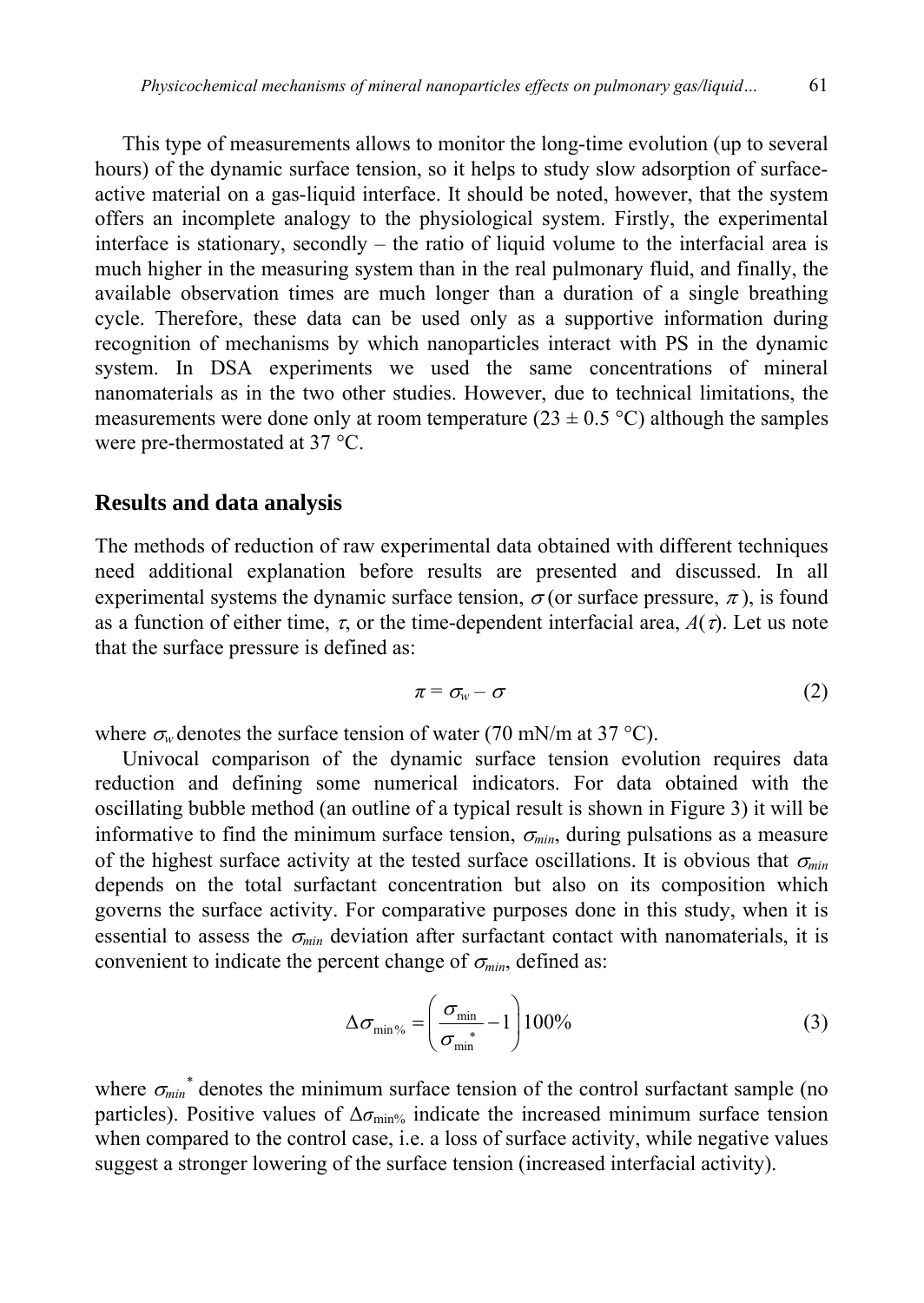

Fig. 3. A sketch of a characteristic result from oscillating bubble experiments

Another indicator of dynamic surface activity in this measurement is the size (area) of surface tension hysteresis, schematically drawn in Fig. 3. The hysteresis reflects dissipative processes during surface area cycling. It is recognized that the hysteresis for physiologically active pulmonary surfactant remains higher than in case of surfactant inactivation caused by lung diseases (Clements et al., 1961; Notter et al., 1982). The mathematical formula to find the area confined size by the  $\sigma$ -hysteresis loop is given by:

$$
HA = \left[ \int_{A_{\min}}^{A_{\max}} \sigma dA \right]_{\text{expansion}} - \left[ \int_{A_{\min}}^{A_{\max}} \sigma dA \right]_{\text{contraction}}
$$
(4)

*HA* should be normalized against the applied surface compression (e.g. Notter at al., 1982), however for all oscillating bubble measurements in this study, the compression was always the same  $(A_{\text{min}}/A_{\text{max}} = 0.53)$ , so the additional calculation is not needed.

By analogy to eq. (3), the relative percent change of *HA* induced by nanoparticles added to PS can be expressed as:

$$
\Delta H A_{\%} = \left(\frac{HA}{HA^*} - 1\right) 100\% \tag{5}
$$

where  $HA^*$  denotes the hysteresis area in the control surfactant sample (no particles). Here, the decrease of dynamic surface activity will be indicated by negative values of  $\Delta H A_{\%}$ .

Experimental results from the oscillating bubble studies were obtained for the complete pulmonary surfactant under physiological conditions (dynamic breathinglike surface pulsations). These results are the most informative, but simultaneously the most difficult to interpret on the physicochemical basis. The values of two parameters defined by eqs. (3) and (5) at nanoparticles concentration of 0.5 mg/ml is presented in Fig. 4.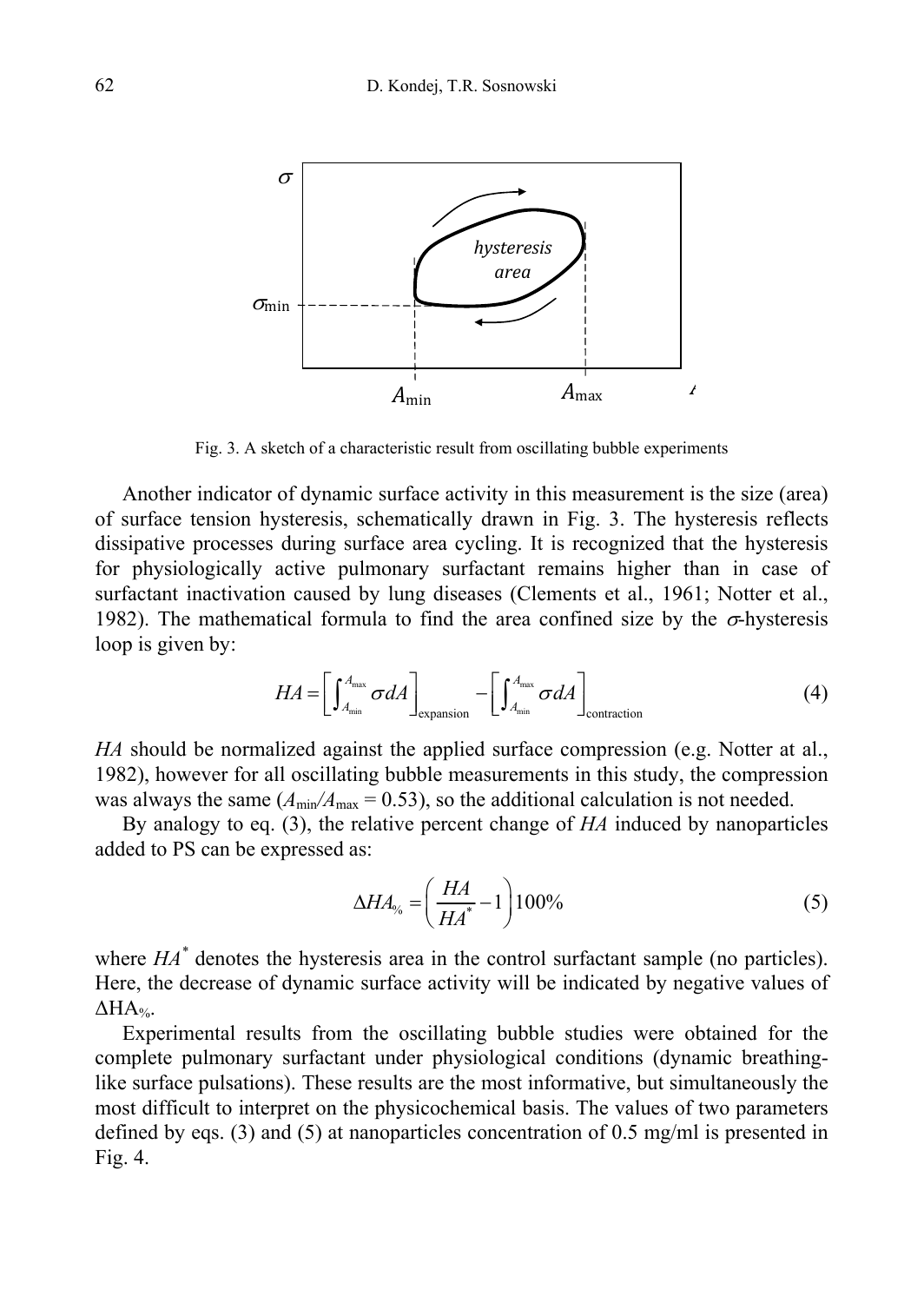

Fig. 4. Relative change of (a) – the minimum surface tension (∆*σ*min%) and (b) – the hysteresis area  $(\Delta HA_{\%})$  for different mineral nanoparticles at concentration of 0.5 mg/cm<sup>3</sup>

It is visible that the response of the system depends on type of nanoparticles. For three kinds of minerals (HN, PGV and 1.31 PS) there is an increase of the minimum surface tension and a decrease of the surface tension hysteresis, suggesting an evident decline of the original PS surface activity. For montmorillonites 1.28E and 1.30E there is a reduction of the minimum surface tension and a simultaneous increase of the hysteresis. In this case the surface activity of the PS is changed in the opposite way than for the other mineral particles. Similar responses of model PS system can be observed for lower (down to 0.1 mg/cm<sup>3</sup>) and higher (up to 1 mg/cm<sup>3</sup>) dust contents, and the extent of change of discussed parameters is well correlated with nanoparticles concentration.

Studies done with the Langmuir–Wilhelmy balance support the results obtained with the oscillating bubble method. In these experiments, the compression isotherms for DPPC at 37 °C were obtained - an example in the presence of bentonite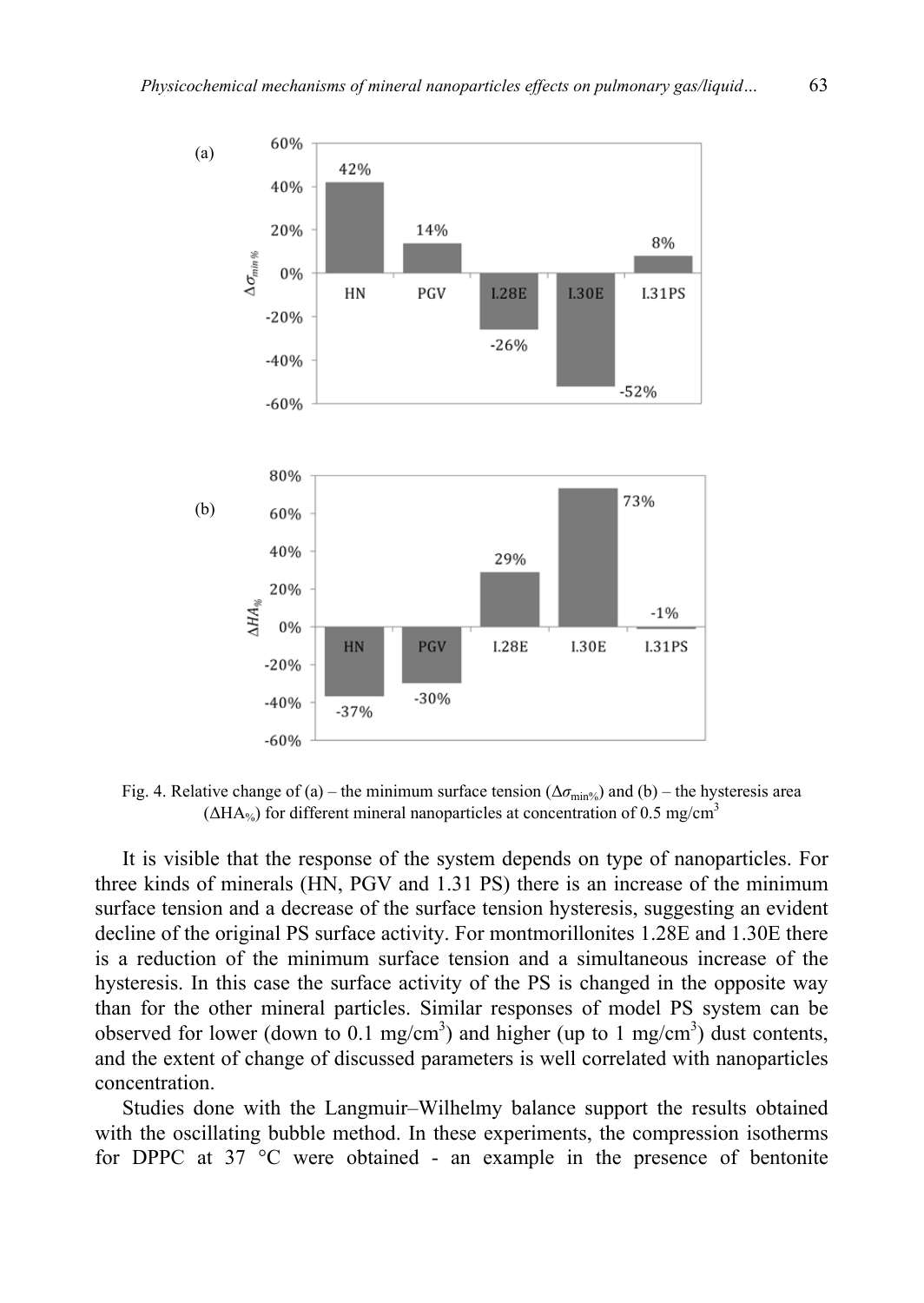nanoparticles (PGV) is presented in Figure 5. To facilitate the comparison of all data obtained for different mineral nanoparticles at variable concentrations, we propose to derive a single parameter as an indicator of the surface tension reduction effectiveness in each tested system. Here we define  $MA<sub>30</sub>$  to denote the molecular surface area at which the initial surface tension in the system is reduced by 30 mN/m (i.e. the surface pressure is increased by the same value – Figure 5). Higher values of  $MA_{30}$  indicate that smaller surface compressions are required to obtain low surface tensions, that is the interface contains a more active surfactant.



Fig. 5. Compression isotherms (37°C) for DPPC in the presence of bentonite (PGV) nanoparticles. Dashed line illustrates the meaning of *MA30* parameter

From Fig. 5 it is visible that the compression isotherms are deformed due to surfactant interactions with the particles. It can be also seen that the phospholipid without particles exhibits the highest value of  $MA<sub>30</sub>$  what means that low surface tension is attained already at a low degree of surface compression. The surface needs to be more compressed when PGV nanoparticles are added to the system.

The comparative results of  $MA_{30}$  for all tested nanoparticles at different concentrations are shown in Fig. 6.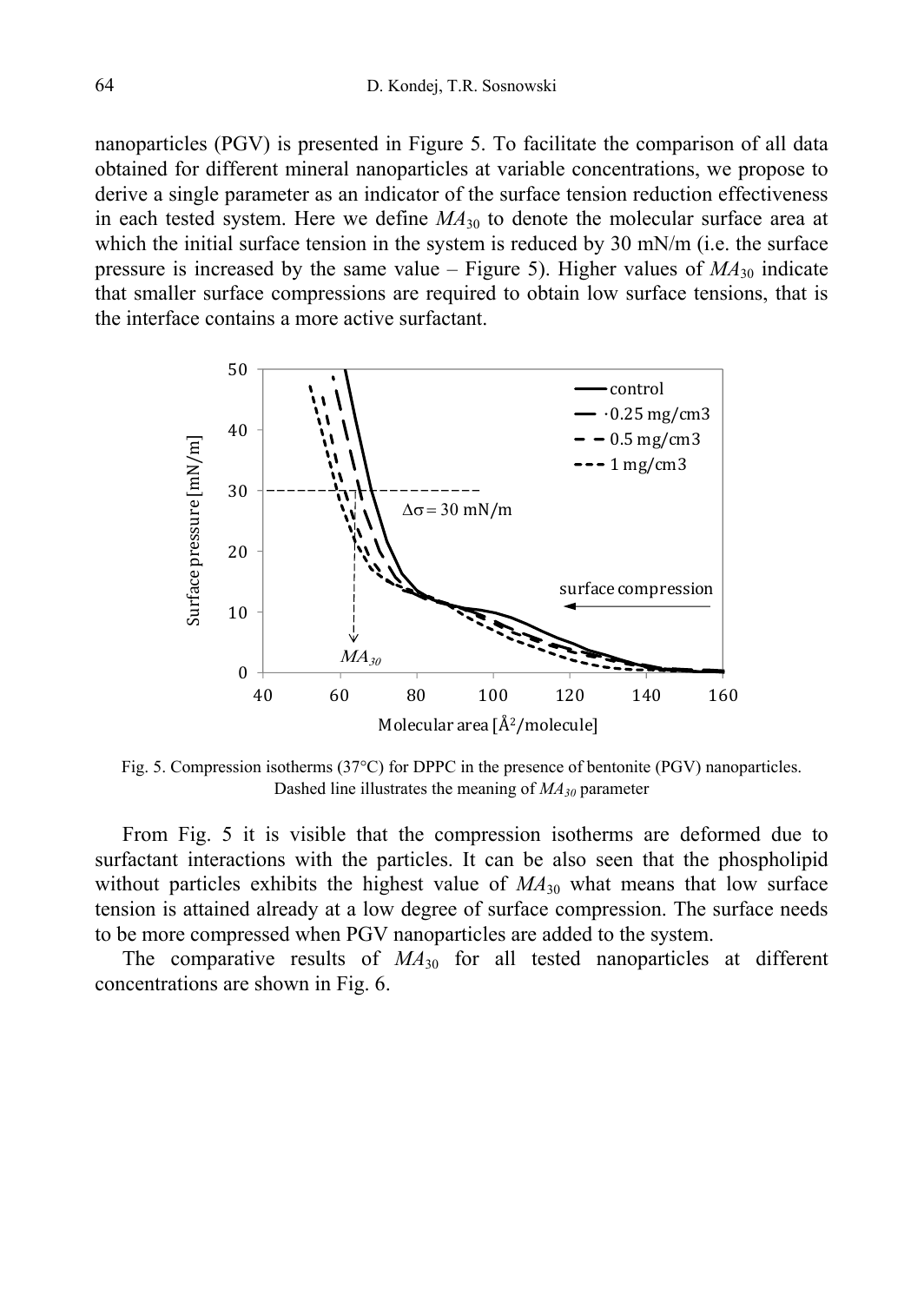

Fig. 6. The dependence of  $MA_{30}$  on particle type and concentration

In case of HN or PGV particles added to the system, the molecular area parameter is equal or smaller than for the pure phospholipid monolayer, and it implies that a higher compression of the interfacial area is required to obtain the expected low surface tension value. This reveals an impairment of DPPC surface activity by these two types of nanoparticles. On the contrary, if I.28E, I.30E and I.31PS particles are present in the system, they promote an increase of *MA30,* suggesting an additional surface-active effect allowing to reduce surface tension at a lower interfacial compression. The mechanism of the observed effect remains unclear unless additional surface-visualization studies are done (e.g. Guzman et al. 2011). However, one can postulate that an improved surface activity observed for surface-modified montmorillonites results from an extra surface tension lowering properties of either these nanoparticles themselves or the compounds that are released (washed out) from the nanomaterials. Such conclusions correspond to the data from the oscillating bubble experiments, where also two different types of system response was found – a decrease of the surface activity by HN or PGV nanoparticles, and its moderate increment by modified montmorillonites: I.28E or I.30E. Moreover, such a correlation suggests that DPPC is indeed the most important compound in the regulating the dynamic surface tension of the whole PS.

In the DSA method of testing PS surface activity in the presence of mineral nanoparticles, the parameter  $\Delta \sigma_{\tau\%}$  is used by analogy to the parameter defined by eq. (3). It represents the temporary change of the dynamic surface tension in the given system,  $\sigma(\tau)$ , in respect to the temporary surface tension of the pure surfactant,  $\sigma^*(\tau)$ :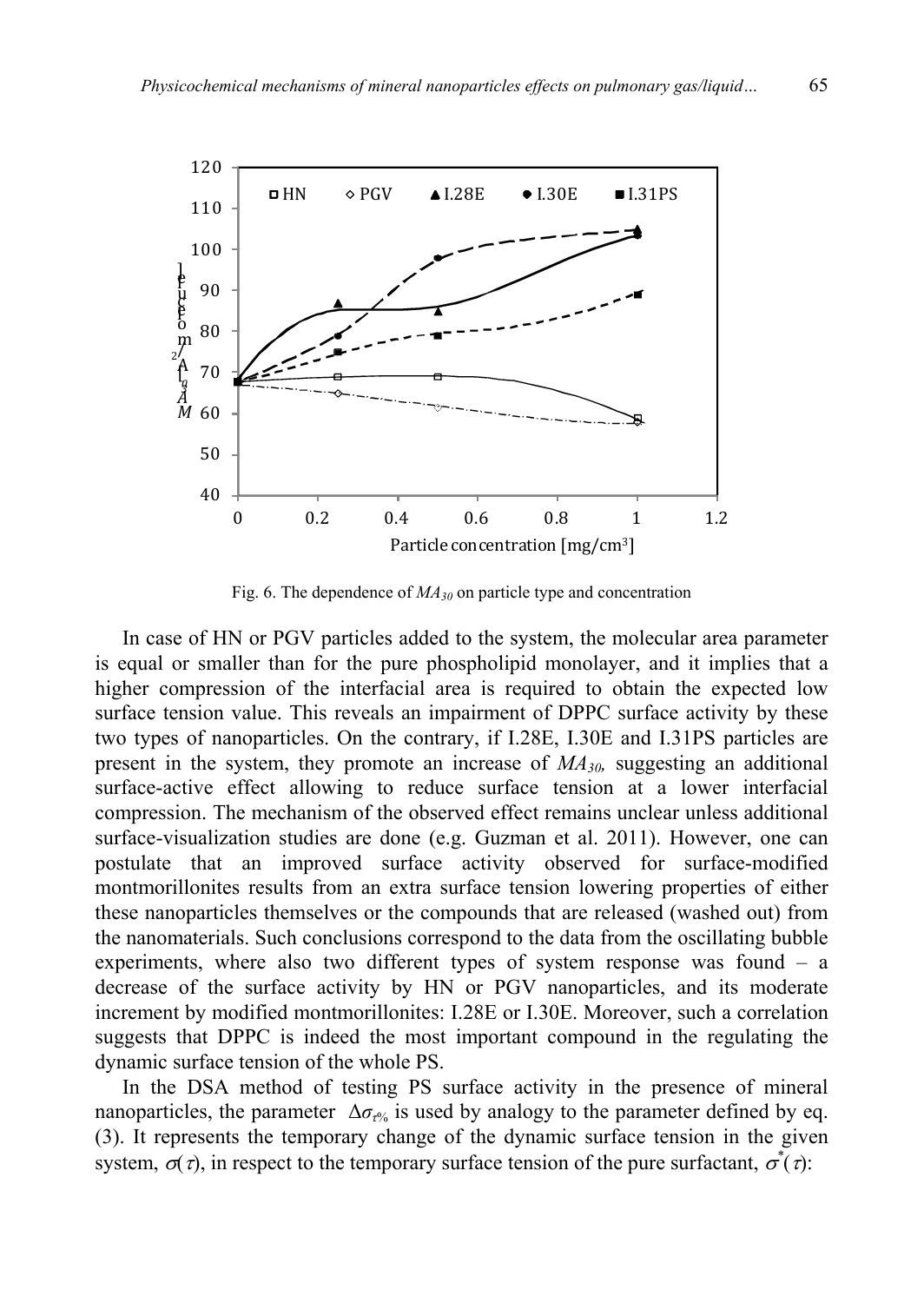$$
\Delta \sigma_{\tau\%} = \left(\frac{\sigma(\tau)}{\sigma^*(\tau)} - 1\right) 100\% \tag{6}
$$

The interpretation of  $\Delta \sigma_{\tau}$  values is similar to that of  $\Delta \sigma_{\text{min}\%}$  in the discussion presented earlier. Figure 7 shows the comparison of  $\Delta \sigma_{\tau}$  averaged in the first 10 minutes of monitoring the dynamic surface tension of Survanta® containing different mineral nanoparticles (concentration  $0.5 \text{ mg/cm}^3$ ).



Fig. 7. Comparison of  $\Delta \sigma_{t\%}$  value for PS with different mineral nanoparticles (0.5 mg/cm<sup>3</sup>).

Interestingly, data obtained with DSA studies are also supportive for the findings from two other experimental approaches. Both HN and PGV nanoparticles decrease the activity of the surfactant while each of three modified montmorillonites (I.28E, I.30E and I.31.PS) acts in synergy with the surfactant in lowering the surface tension. The changes are different numerically than the ones found in the oscillating bubble studies, however it should be reminded that these two experimental systems differ in a few essential aspects, as discussed earlier. It is striking however, that the overall trend of changes of the surface activity in the PS-nanoparticles system remains similar to the obtained in two other sets of experimental data.

## **Discussion**

Our results provide an apparent support that mineral nanoparticles influence the properties of the pulmonary surfactant due to physicochemical interactions related either to changes in adsorption dynamics at a gas-liquid interface or altering the surface tension lowering capabilities of the adsorbed compounds. However, at dynamic conditions which are indispensable associated with the breathing cycle, the mechanisms interfacial phenomena become more difficult to trace and identify. There is a vast number of published data recognizing that different micro- and nanoparticles,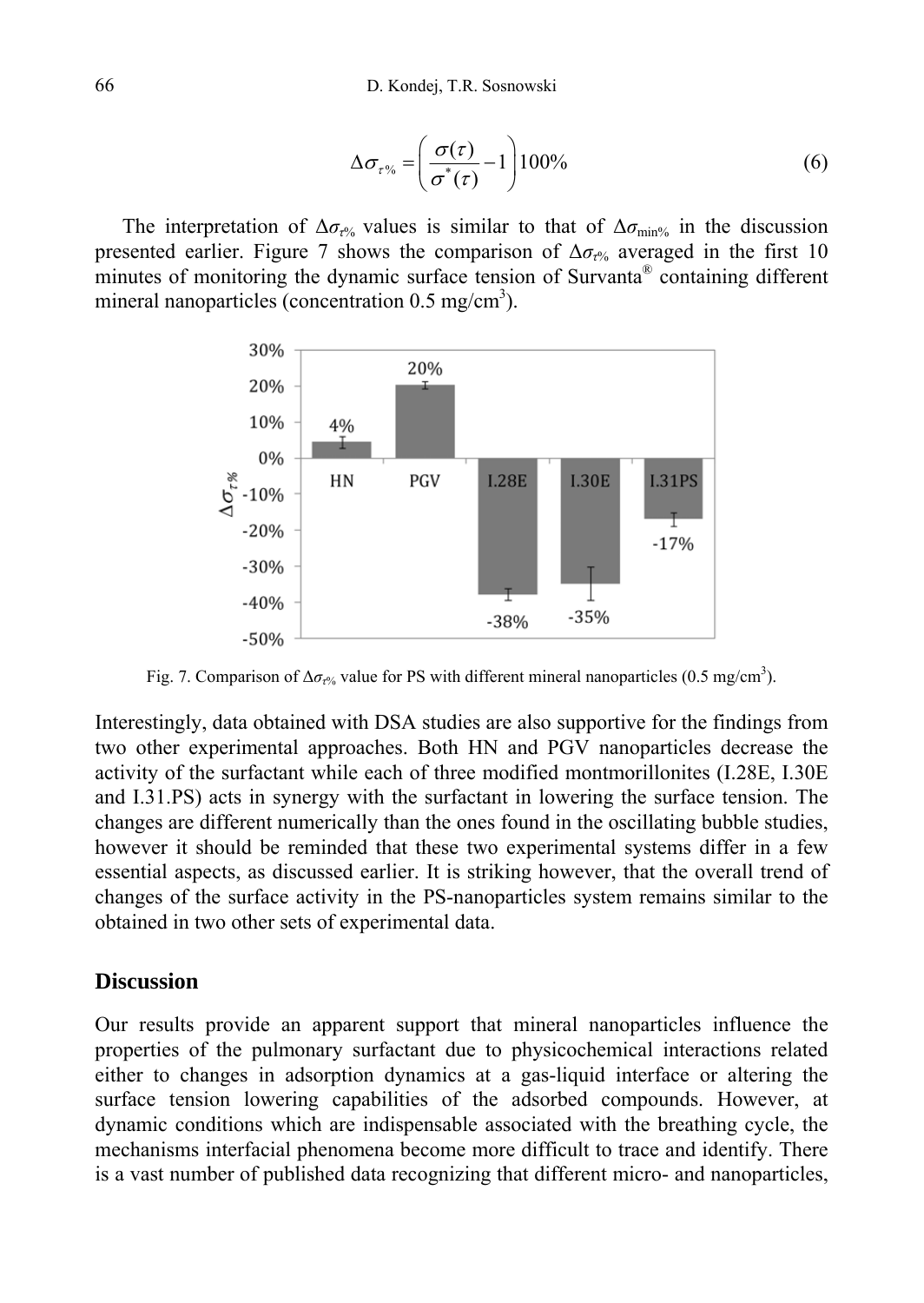as well as gaseous contaminants, influence surface processes in the model PS systems (e.g., Sosnowski et al., 2000; Podgórski et al., 2001; Wallace et al., 2007; Bakshi et al, 2009; Kondej and Sosnowski, 2010; Harishchandra et al. 2010; Fan et al. 2011; Guzman et al. 2011). Some theoretical interpretations employ also mathematical modeling of mass transfer phenomena (e.g. Sosnowski, 2001) or molecular dynamics analysis (Choe et al., 2008; Sosnowski et al., 2012), still giving only partial explanation of the observed effects. Several studies confirm that ultrafine particles present in the PS system provide an additional interface for adsorption, so PS components can be collected on solids. In this way the concentration, and – consequently – the surface activity of PS at gas-liquid interface may be reduced. In our studies this mechanism can feasibly elucidate the influence of HN and PGV particles on the surfactant. Other types of particles produce the opposite effects and this may be explained rather by a synergy in dynamic surface activity between the PS and the particles or the compounds they transport into the system.

The fundamental question which needs to be answered during discussion of the results is if the effects revealed in the specialized *in vitro* experimental systems are indeed taking place in the real physiological system. It is known that homeostatic biological environment of the lungs is equipped with specialized mechanisms which protect against the elevation of the concentration of deposited inhaled nanomaterials in the pulmonary fluids (e.g. mucociliary clearance, chemotactic activity of alveolar macrophages). This environment is also effectively buffered and continuously refreshed by surfactant production and turnover – such processes are absent in all laboratory settings. So, keeping in mind that tensiometric approaches tested within this work should be considered only as simplistic models of physiologically-related systems, they allow to speculate that accidental or repetitive overdosing of inhaled mineral nanoparticles (e.g. at the workplace) may cause a runaway of the physiological system from a natural dynamic equilibrium. In such a situation, the initiated biological response can lead to a pulmonary dysfunction or disease.

## **Conclusions**

It was demonstrated that the evaluation of dynamic surface activity of a model pulmonary surfactant (PS) or its main phospholipid constituent (DPPC), obtained from three different tensiometric techniques, allow to investigate the plausible interactions of inhaled mineral nanoparticles in the liquids covering lung surface. It was shown that the response of the model system depends on particle type and concentration, and that different nanoparticles may decrease or increase the surface tension of the PS. The exact physiological implication of these findings cannot be straightforwardly interpreted, however it may be expected that alteration of the original surface activity of the surfactant in the lungs can initiate a biological response which will lead to undesired health effects. As the surfactant also regulates pulmonary defense mechanisms against inhaled aerosol deposits, the induced changes of PS properties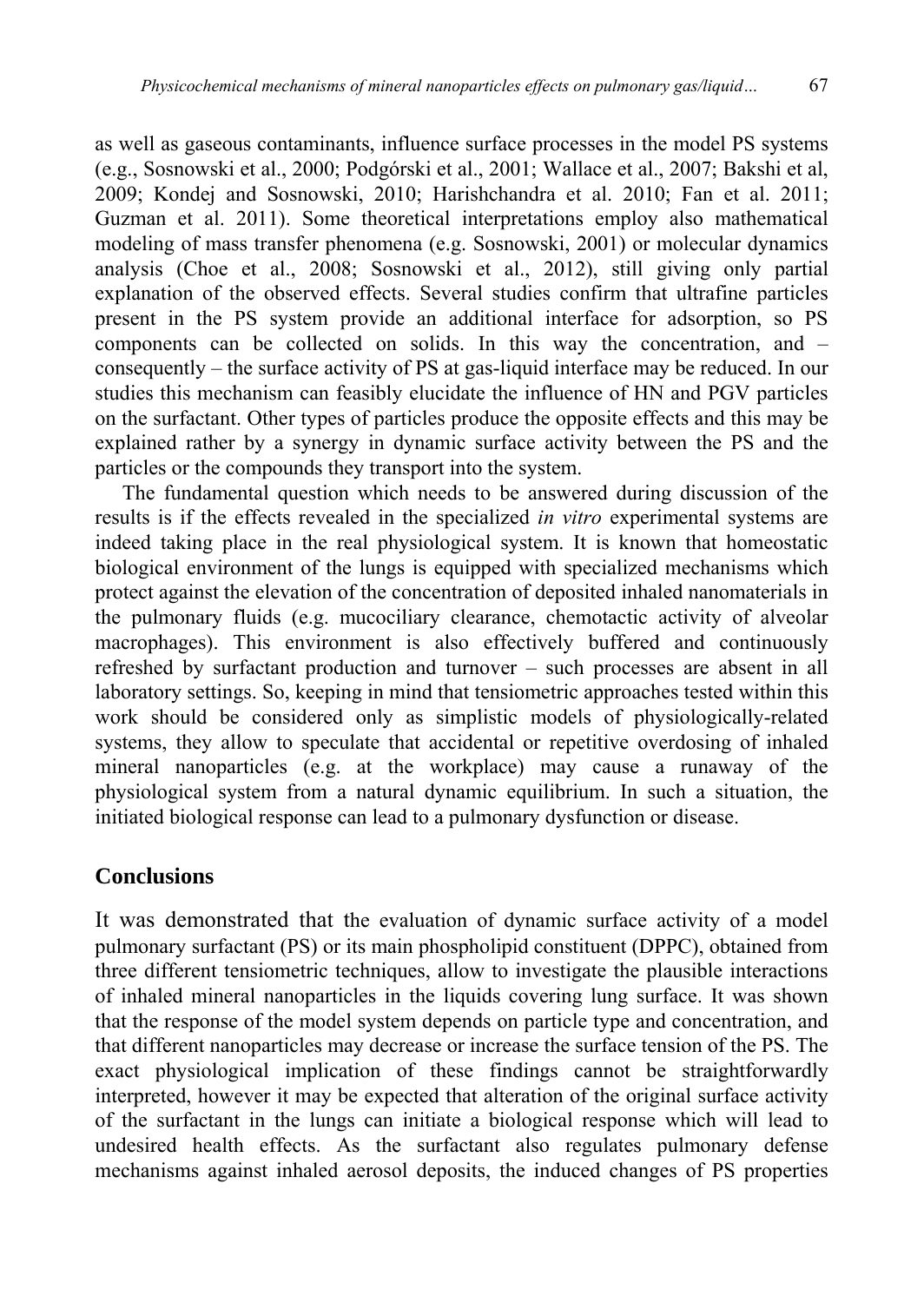may result in an increased susceptibility to lung infections or allergies. This conclusions confirms that it is essential to minimize the breathing with air contaminated with mineral dusts. It can be achieved by using personal protection equipment (filtering facial masks or respirators) which must be properly designed to collect airborne nanoparticles.

#### **Acknowledgments**

This paper has been prepared on the basis of the results of research project No. I.B.10 carried out within the National Program "Improvement of safety and working conditions" partly supported in 2011-2013 within the scope of research and development by the Ministry of Science and Higher Education. CIOP-PIB has been the Program main coordinator.

The activity of one co-author (T.R.S.) is related to his activity in COST Action MP1106 "Smart and green interfaces – from single bubbles and drops to industrial, environmental and biomedical applications"

The author also wish to thank prof. Kamil Wojciechowski from Department of Microbioanalytics, Faculty of Chemistry WUT, for providing the access to DSA equipment.

#### **References**

- BAKAND S., HAHES A., DECHSAKULTHORN F., 2012. *Nanoparticles: a review of particle toxicology following inhalation exposure*. Inhal. Toxicol. 24, 125–135.
- BAKSHI M.S., ZHAO L., SMITH R. et al., 2008. *Metal nanoparticle pollutants interfere with pulmonary surfactant function in vitro*. Biophys. J. 94, 855–868.
- CHOE S., CHANG R., JEON J., VIOLI A., 2008. *Molecular Dynamics simulation study of a pulmonary surfactant film interacting with a carbonaceous nanoparticle*. Biophys. J. 95, 4102–4114.
- CLEMENTS J.A., HUSTEAD R.F., JOHNSON R.P., 1961. *Pulmonary surface tension and alveolar stability*. J. Appl. Physiol. 16, 444-450.
- ENGLE W.A. AND THE COMMITTEE ON FETUS AND NEWBORN, 2008. *Surfactant-replacement therapy for respiratory distress in the preterm and term neonate*. Pediatrics 121, 419-432.
- FAN Q., WANG Y.E., ZHAO X. et al., 2011. *Adverse biophysical effects of hydroxyapatite nanoparticles on natural pulmonary surfactant*. ACS Nano 5, 6410–6416.
- GRADOŃ L., PODGÓRSKI A., 1989. *Hydrodynamical model of pulmonary clearance*. Chem. Eng. Sci. 44, 741-749.
- GUZMAN E., LIGGIERI L., SANTINI E., FERRARI M., RAVERA F., 2011. *Effect of hydrophilic and hydrophobic nanoparticles on the surface pressure response of DPPC monolayers*. J. Phys. Chem. C, 115, 21715–21722.
- HARISHCHANDRA R.K., SALEEM M, GALLA H.-J., 2010. *Nanoparticle interaction with model lung surfactant monolayers*. J. R. Soc. Interface 7, S15–S26.
- LAM B.C., NG Y.K., WONG K.Y., 2005. *Randomized trial comparing two natural surfactants (Survanta vs. bLES) for treatment of neonatal respiratory distress syndrome*. Pediatr. Pulmonol. 39, 64–69.
- LONGEST P.W., HOLBROOK L.T. , 2012. *In silico models of aerosol delivery to the respiratory tract development and applications*. Adv. Drug Del. Rev. 64, 296–311.
- KONDEJ D., SOSNOWSKI T.R., 2010. *The influence of metal-containing occupational dust on pulmonary surfactant activity*. Chem. Eng. Trans. 19, 315–320.
- KONDEJ D., SOSNOWSKI T.R., 2013. *Alteration of biophysical activity of pulmonary surfactant by aluminosilicate nanoparticles*. Inhal. Toxicol. 25, 77–83.